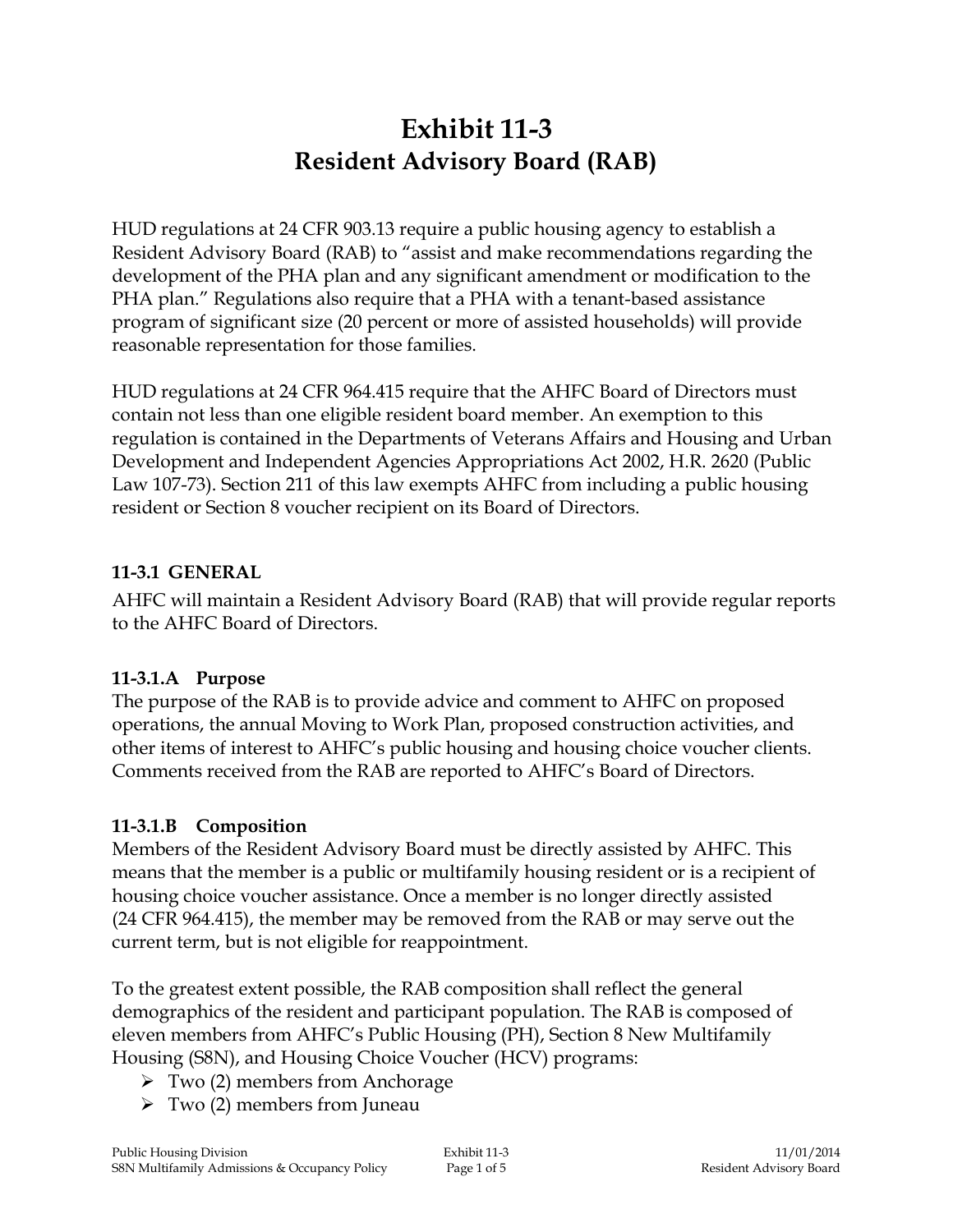- $\triangleright$  Two (2) members from Fairbanks
- $\triangleright$  One (1) member from Mat-Su
- $\triangleright$  One (1) member from Soldotna and Homer
- Three (3) members from Bethel, Cordova, Ketchikan, Kodiak, Nome, Petersburg, Seward, Sitka, Valdez, and Wrangell

One (1) alternate will be selected by the Director to ensure a quorum for all RAB meetings and to provide for any necessary RAB member substitutions during the year.

## **11-3.1.C Solicitation**

Vacancies for the RAB will be advertised to all current public housing, Section 8 New multifamily, and housing choice voucher participants. Interested applicants will be required to complete a short application to indicate their interest.

Any unexpected vacancies may be filled by the Public Housing Director by picking from the most recently submitted set of applications.

#### **11-3.1.D Selection**

RAB appointments are made by the Public Housing Division Director or designee. The Director will consider the applicant's program type, geographic location, qualifications, and disability/elderly/working family status in order to ensure a representative sample of AHFC's current assisted population. Appointments are for two-year terms with renewals at the discretion of the Director. RAB members must be a current participant in good standing within their respective programs.

# **11-3.2 MEETINGS**

The RAB shall meet at least once every three months of every year. The RAB is normally scheduled to meet as follows:

- $\triangleright$  January this is an in-person meeting in Anchorage for purposes of reviewing and commenting on the proposed MTW Annual Plan.
- $\triangleright$  April this will be a teleconference meeting.
- $\triangleright$  July this is the annual meeting, which may be conducted telephonically.
- $\triangleright$  October this will be a teleconference meeting.

#### **11-3.2.A Quorum**

Six (6) RAB members shall constitute a quorum for purposes of conducting business.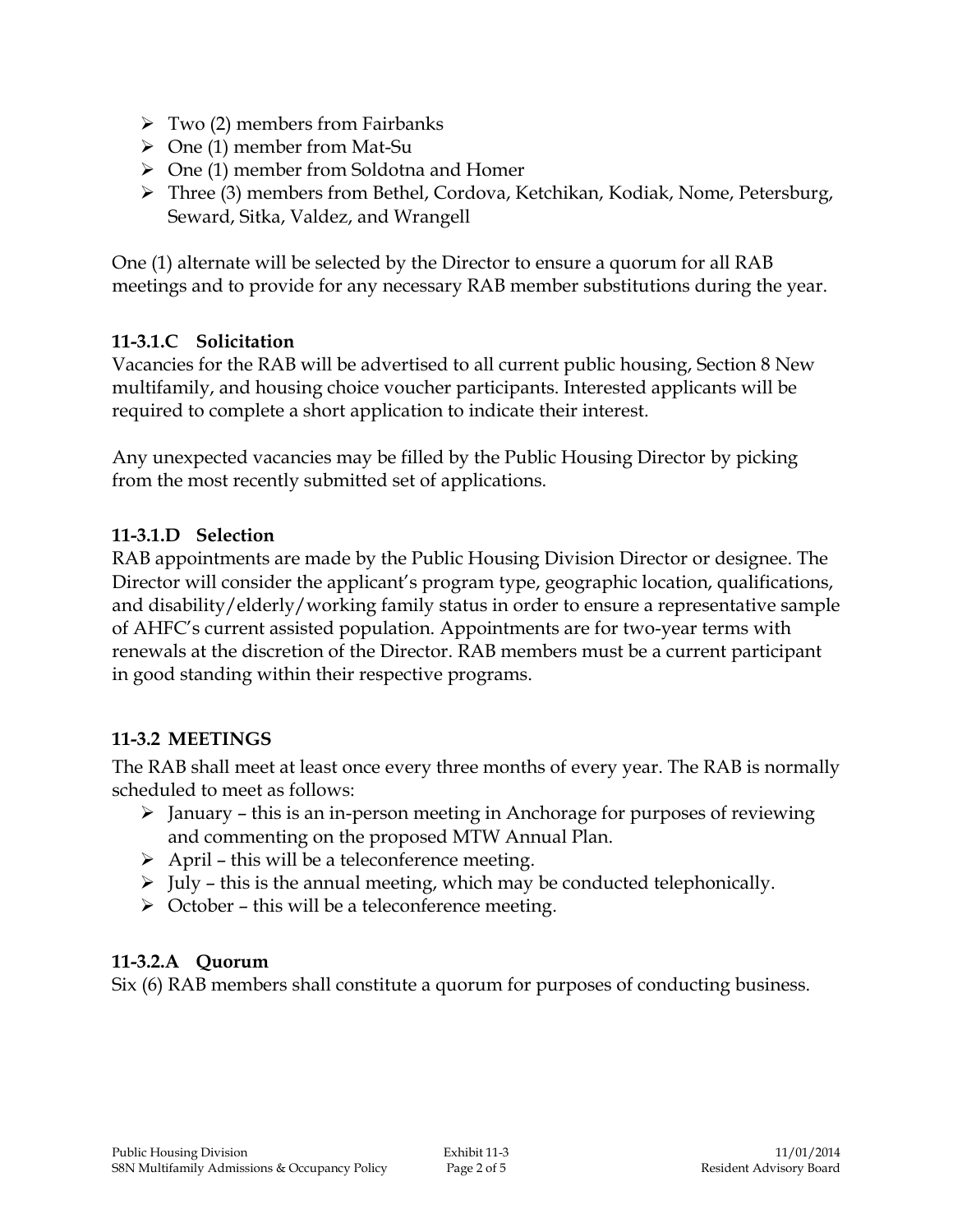## **11-3.2.B Stipends**

RAB members will receive a stipend of \$50 for each day in transit, and each meeting, teleconference, or training attended. Upon confirmation of attendance, AHFC will promptly mail stipends after each meeting, teleconference, or training.

## **11-3.3 RAB MEMBER RESPONSIBILITIES**

RAB members will provide input to AHFC regarding decisions relating to the administration, operation, and management of federal public housing and Section 8 tenant-based rental assistance programs.

RAB members must be able to clearly communicate their comments and ideas to AHFC and work with other RAB members. Members will conduct themselves with decorum and consideration for fellow RAB members who may not share their opinions or cultural heritage. Members unable to conduct themselves appropriately may be removed at the Public Housing Division Director's discretion.

# **11-3.3.A Attendance**

The effectiveness of the RAB is predicated on regular participation by its membership. Board members shall inform AHFC staff if they cannot attend a meeting. AHFC shall consider a member as having resigned should they accumulate two unexcused absences during a term of service on the RAB.

If a RAB member is unable to participate in a scheduled meeting, it is the member's responsibility to notify AHFC promptly in order to have the absence "excused."

# **11-3.3.B Chairperson**

This individual will serve a two-year term and may serve a longer term if necessary. AHFC will solicit nominations from the RAB members and select a chair from those nominees. The chair's primary duties are:

- $\triangleright$  Serve as the liaison between AHFC and the RAB members
- $\triangleright$  Sign any written recommendations from the RAB to the AHFC Board of **Directors**
- $\triangleright$  Lead any private discussion sessions that the RAB must conduct outside of AHFC's presence and then present the final comments to AHFC
- $\triangleright$  If the RAB is required to appear at an AHFC Board of Director's meeting, the chair will serve as the spokesperson for the RAB

# **11-3.3.C Area Representative**

RAB member names and the geographic location represented will be available on AHFC's web site. RAB members are expected to speak with AHFC participants in their geographic locations regarding concerns or comments for AHFC.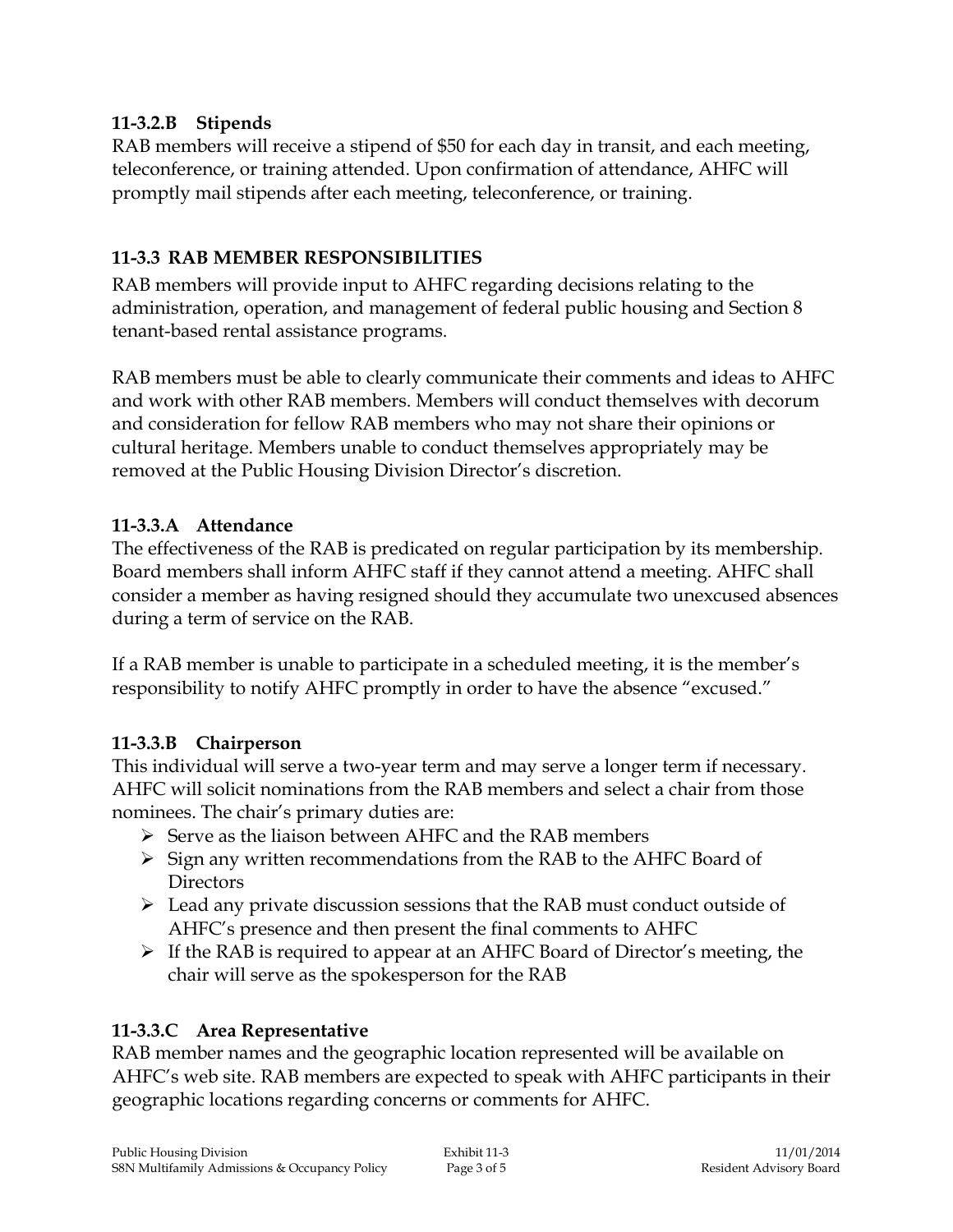AHFC will provide an email address [\(RAB@ahfc.us\)](mailto:RAB@ahfc.us) to collect comments from AHFC clients to forward to RAB members. AHFC will not release a RAB member's personal address or contact information.

## **11-3.3.D Material Review**

AHFC may prepare materials in advance of meetings for RAB members to review. AHFC expects that the review and preparation of comments may take two to three hours prior to each meeting. RAB members are expected to review any materials provided in advance so that they are ready to discuss them at the scheduled meeting.

## **11-3.4 COMMUNICATIONS**

Any RAB member may express his or her advice or comment through dialog with staff, participation in public hearings, or public comment before the AHFC Board of Directors at any time. RAB membership does not negate any of the member's rights as a participant in AHFC housing assistance programs.

## **11-3.4.A Notices**

All RAB members will be notified in writing (either through email or by written notice) of scheduled meetings. AHFC staff will attempt to provide all necessary materials in advance of scheduled meetings to give RAB members a chance to review the materials.

#### **11-3.4.B Meeting Minutes**

AHFC staff will be responsible for keeping notes during RAB meetings and maintaining the official record. Meeting minutes will be distributed to RAB members for their review prior to the next regularly scheduled meeting.

RAB private sessions will not be attended by AHFC staff. This is to give RAB members the opportunity to discuss any comments before presenting their final comments to AHFC.

#### **11-3.4.C Votes**

If any formal votes or recommendations are required by the RAB, those will be discussed among the members before the question is called for a vote. The Board shall vote by roll call. The "yeas" and "nays" shall be entered upon the minutes of the meeting. If there are no disagreements, votes may be shown as unanimous.